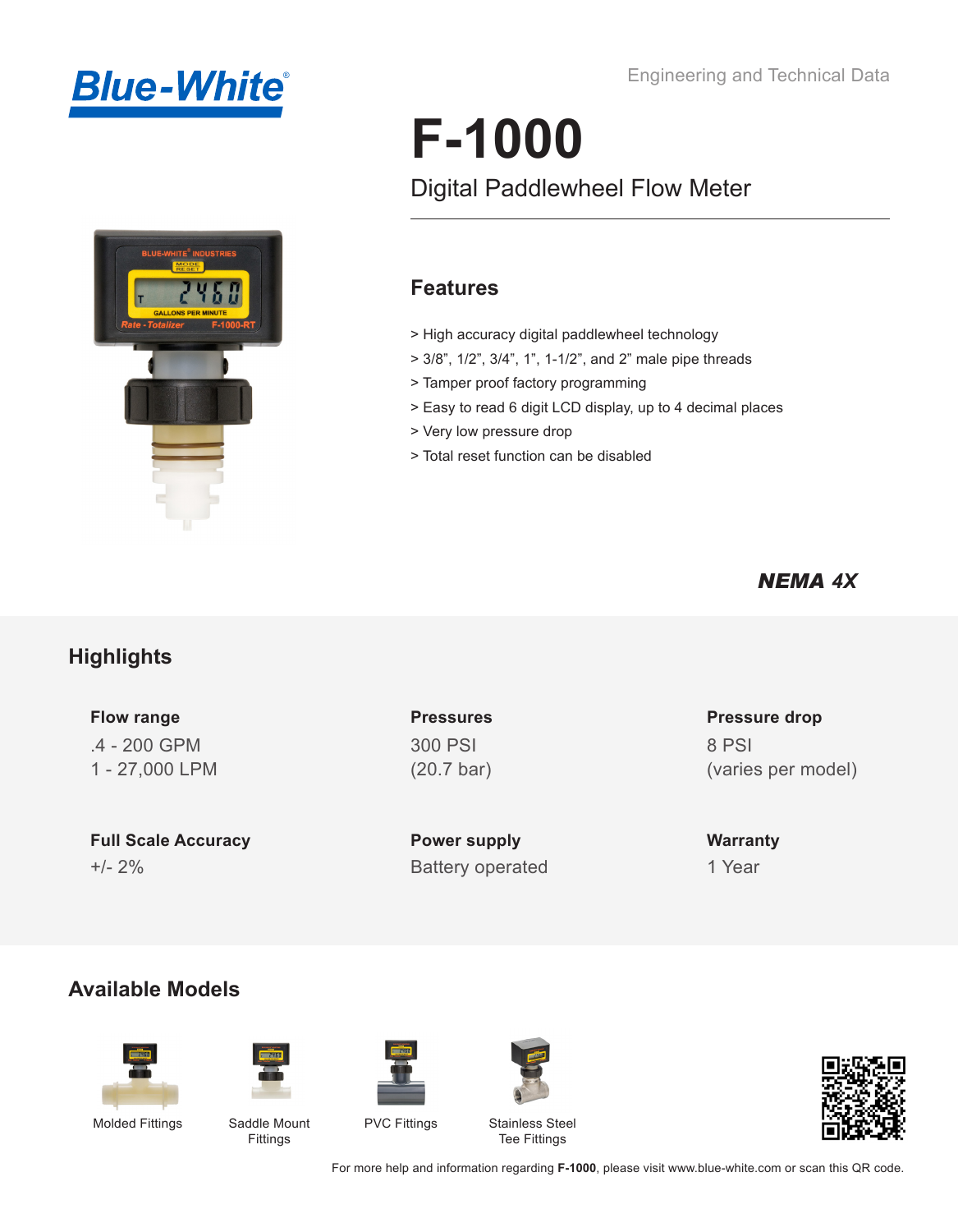## **Engineering Specifications**

| <b>Maximum Working Pressure</b>    | 300 PSI (20.7 bar) @ 70 °F (21 °C)                                          |
|------------------------------------|-----------------------------------------------------------------------------|
|                                    | 200 °F (93.3 °C) @ 0 PSI (all PVDF saddles and SS Tee fittings)             |
| <b>Maximum Fluid Temperature</b>   | 140 °F (60 °C) @ 0 PSI (all PVC saddles and PVC Tee fittings)               |
|                                    | <b>NOTE:</b> Temperature rating of F-1000 only. Actual pipe rating may vary |
| <b>Maximum Ambient Temperature</b> | 14 °F to 110 °F/ -10 °C to 43 °C                                            |
| <b>Maximum Pressure Drop</b>       | 8 PSI (varies per model)                                                    |
| <b>Full scale Accuracy</b>         | $+/- 2\%$                                                                   |
| <b>Power Requirement</b>           | 2 AAA batteries (included)                                                  |
| <b>Approximate Shipping Weight</b> | 2 lb. (0.91 kg)                                                             |
| <b>Enclosure</b>                   | NEMA 4X (IP56)                                                              |
| <b>RoHS Compliant</b>              | Yes                                                                         |

#### **Dimensions**





PVC Saddles & PVC Tees PVDF Saddles & SS Tees



|                          |             | <b>Saddle Fittings</b> |                  |            | <b>Molded Fittings</b> |               |              | <b>316 SS Tee</b>                       |            | <b>PVC Tee</b> |
|--------------------------|-------------|------------------------|------------------|------------|------------------------|---------------|--------------|-----------------------------------------|------------|----------------|
| <b>Pipe Size</b>         | A           | В                      | <b>Pipe Size</b> | A          | в                      | Model         | A            | в                                       | A          | в              |
| 1.5" (50mm)              | $4 - 5/16"$ | $3 - 3/16"$            | 3/8"             | $5 - 3/8"$ | $4 - 3/4"$             | <b>RB-100</b> | $5 - 1/2"$   | 3"                                      | 4"         | 6"             |
| $2^{\prime\prime}(63mm)$ | $4 - 5/16"$ | $3 - 3/16"$            | 1/2"             | $5 - 3/8"$ | $5 - 1/8"$             | <b>RB-150</b> | $6 - 1/4"$   | $3 - 13/16"$                            | $4 - 1/2"$ | $6 - 5/8$ "    |
| $2.5^{\circ}(75mm)$      | $4 - 5/16"$ | $3 - 3/16"$            | 3/4"             | $5 - 5/8"$ | $5 - 1/4"$             | <b>RB-200</b> | $6 - 3/4"$   | $4 - 7/16"$                             | $4 - 3/4"$ | $7 - 1/8"$     |
| 3''(90mm)                | $4 - 5/16"$ | $3 - 3/16"$            | 1"               | $5 - 5/8"$ | $5 - 5/8"$             |               |              |                                         |            |                |
| $4^{\circ}(110mm)$       | $4 - 5/16"$ | $3 - 3/16"$            | $1 - 1/2"$       | $6 - 1/8"$ | $6 - 1/2"$             |               |              |                                         |            |                |
| 6''(160mm)               | $4 - 1/4"$  | $3 - 3/16"$            | 2"               | $6 - 3/8"$ | $6 - 3/4"$             |               |              |                                         |            |                |
| 8''(200mm)               | $4 - 1/4"$  | $3 - 3/16"$            |                  |            |                        |               |              |                                         |            |                |
| 10"(250mm)               | $4 - 1/4"$  | $4 - 1/2"$             |                  |            |                        |               |              | <b>Maximum Temperature vs. Pressure</b> |            |                |
| 12"(315mm)               | $4 - 1/4"$  | $4 - 1/2"$             |                  |            |                        |               | 200°F (93°C) |                                         |            |                |



**Performance**

**NOTE:** All tests performed after approximately 30 minutes tube break-in period.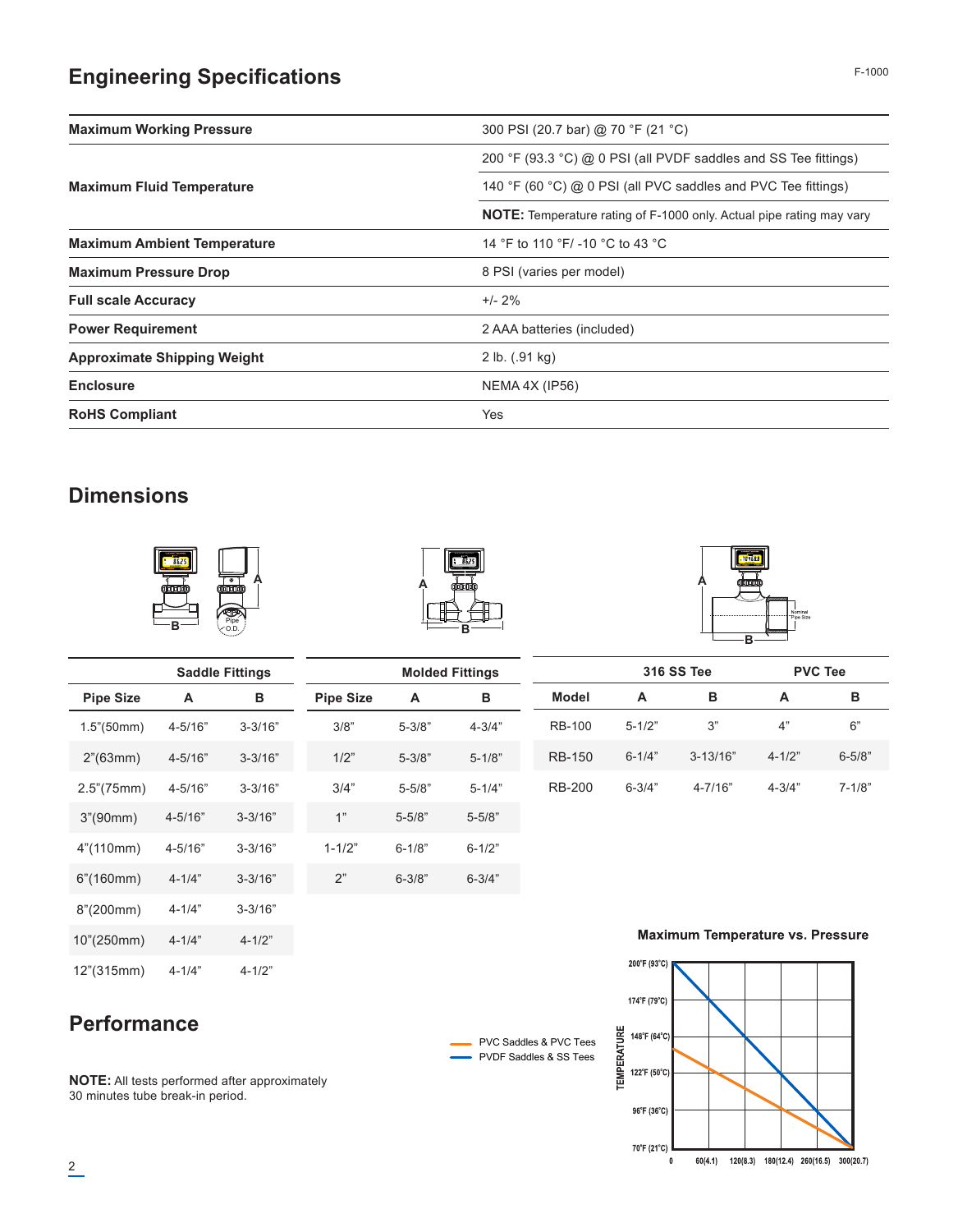#### **Materials of Construction**

| Saddle material:            | PVDF (1-1/2", 2", 3", 50mm, 63mm, 90mm sizes) |
|-----------------------------|-----------------------------------------------|
|                             | PVC (all other sizes)                         |
| Pipe fitting:               | Polypropylene (options: PVDF)                 |
| Sensor, paddlewheel, axle:  | <b>PVDF</b>                                   |
| <b>Sensor O-ring seals:</b> | Viton (optional EP)                           |
| Enclosure:                  | ABS                                           |

## **Ordering Information**

Molded In-Line Pipe Fittings

**160mm** 720 to 7200 PVC 16A0 16A6

**200mm** 1150 to 11500 PVC 20A0 20A6

**250mm** 1700 to 17000 PVC 25A0 **315mm** 2700 to 27000 PVC 31A0

| Pipe        | <b>GPM</b>  | Max. PSI    | <b>Model Number</b> |             | <b>Pipe Size</b> |                  |                 |                    | <b>Model Number</b>     |
|-------------|-------------|-------------|---------------------|-------------|------------------|------------------|-----------------|--------------------|-------------------------|
| <b>Size</b> | Range       | <b>Drop</b> | Polypropylene       | <b>PVDF</b> | <b>IPS</b>       | <b>GPM Range</b> | <b>Material</b> |                    | Schedule 40 Schedule 80 |
| 3/8"        | .8 to 8     | 2.3         | 375M1               | 375F1       | $1 - 1/2"$       | 15 to 150        | <b>PVDF</b>     | 15K4               | 15K8                    |
| 3/8"        | .4 to 4     | 8.7         | 375M2               | 375F2       | 2"               | 30 to 300        | <b>PVDF</b>     | 20K4               | 20K8                    |
| 1/2"        | 2 to 20     | 3.5         | 50M1                | 50F1        | $2 - 1/2"$       | 40 to 400        | <b>PVC</b>      | 25A4               | 25A8                    |
| 1/2"        | $.5$ to $5$ | 6.9         | 50M2                | 50F2        | 3"               | 60 to 600        | <b>PVDF</b>     | 30K4               | 30K8                    |
| 3/4"        | 3 to 30     | 1.9         | 75M1                | 75F1        | 4"               | 100 to 1000      | <b>PVC</b>      | 40A4               | 40A8                    |
| 3/4"        | .8 to 8     | 2.3         | 75M2                | 75F2        | 6"               | 250 to 2500      | <b>PVC</b>      | 60A4               | 60A8                    |
| 1"          | 5 to 50     | 1.6         | 10M1                | 10F1        | 8"               | 400 to 4000      | <b>PVC</b>      | 80A4               | 80A8                    |
| 1"          | 2 to 20     | 3.5         | 10M2                | 10F2        | 10"              | 600 to 6000      | <b>PVC</b>      | 100A4              | 100A8                   |
| $1 - 1/2"$  | 4 to 40     | 1.8         | 15M1                | 15F1        | 12"              | 800 to 8000      | <b>PVC</b>      | 120A4              | 120A8                   |
| $1 - 1/2"$  | 6 to 60     | 1.0         | 15M2                | 15F2        | <b>DIN 8062</b>  | <b>LPM</b>       | <b>Material</b> | <b>Metric PN10</b> | <b>Metric PN16</b>      |
| $1 - 1/2"$  | 10 to 100   | 0.9         | 15M3                | 15F3        |                  |                  |                 |                    |                         |
| 2"          | 4 to 40     | 1.8         | 20M1                | 20F1        | <b>50mm</b>      | 70 to 700        | <b>PVDF</b>     | 05K0               | 05K6                    |
| 2"          | 6 to 60     | 1.0         | 20M2                | 20F2        | 63mm             | 110 to 1100      | <b>PVDF</b>     | 06K0               | 06K6                    |
| 2"          | 10 to 100   | 0.9         | 20M3                | 20F3        | 75mm             | 150 to 1500      | <b>PVC</b>      | 08A0               | 08A6                    |
| 2"          | 20 to 200   | 1.0         | 20M4                | 20F4        | 90 <sub>mm</sub> | 230 to 2300      | <b>PVDF</b>     | 09K0               | 09K6                    |
|             |             |             |                     |             | <b>110mm</b>     | 350 to 3500      | <b>PVC</b>      | 11A0               | 11A6                    |

#### TEE Pipe Fittings

|                                                      | <b>GPM</b> | <b>316 SS Tee</b> | Socket Weld PVC Tee |                     |  |  |  |  |
|------------------------------------------------------|------------|-------------------|---------------------|---------------------|--|--|--|--|
| <b>Pipe</b><br><b>Size</b><br>1"<br>$1 - 1/2"$<br>2" | Range      | <b>Material</b>   | <b>Material</b>     | <b>Model Number</b> |  |  |  |  |
|                                                      | 6 to 60    | 316 SS            | <b>PVC</b>          | 10AT                |  |  |  |  |
|                                                      | 15 to 150  | 316 SS            | <b>PVC</b>          | 15AT                |  |  |  |  |
|                                                      | 30 to 300  | 316 SS            | <b>PVC</b>          | 20AT                |  |  |  |  |
| 3"                                                   | 60 to 600  |                   | <b>PVC</b>          | 30AT                |  |  |  |  |